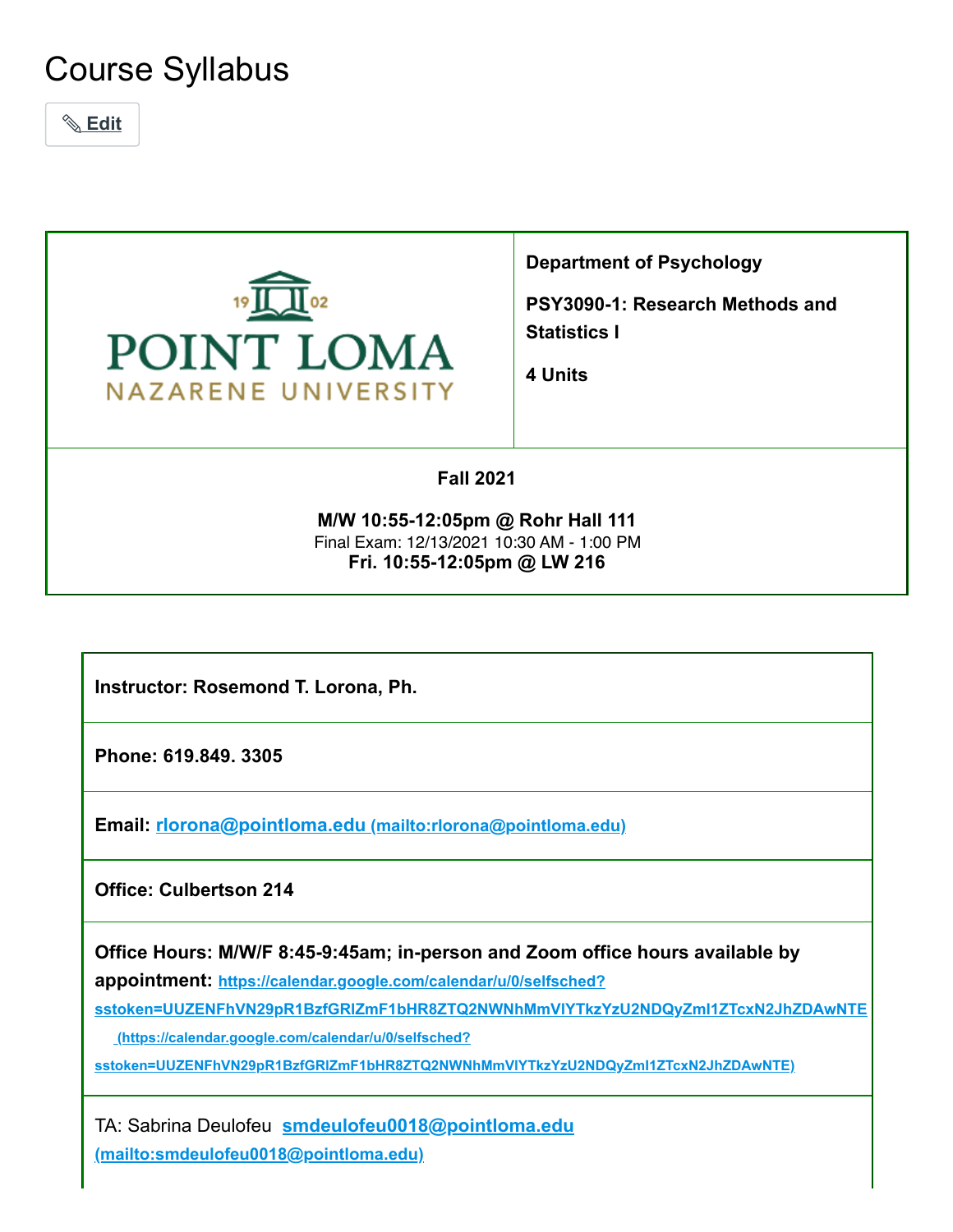### **PLNU Mission**

### **To Teach ~ To Shape ~ To Send**

Point Loma Nazarene University exists to provide higher education in a vital Christian community where minds are engaged and challenged, character is modeled and formed, and service is an expression of faith. Being of Wesleyan heritage, we strive to be a learning community where grace is foundational, truth is pursued, and holiness is a way of life.

### **COURSE DESCRIPTION**

Students gain experience in methods of design, data collection, management, and analysis. Students begin a significant research project. This course must be taken in the semester immediately preceding PSY 3091.

You're probably taking this course because you are majoring in psychology and enjoy learning about human thoughts, feelings, and behavior. But how, exactly, do psychologists get their ideas and information about humans? Well, the field of psychology is based on research and reoccurring patterns of data. Psychologists can interpret these data by utilizing statistics. Therefore, what we know about psychology is fundamentally tied to research and statistics! The abilities to understand statistics and make correct conclusions about research are critical for students and professionals in many fields. This course will introduce many commonly used statistics and designs for basic psychological research. The course will focus on the underlying theory and the interpretation of descriptive statistics, correlation, regression, t-tests, ANOVA, and nonparametric tests. An introductory hands-on experience with the computer statistical package **R** will also be included in the course. We will practice completing and interpreting **R** analyses in class and you will have opportunities to practice on your own. We will also discuss research validity and how to be a good consumer of scientific research. You will begin designing an original study, which will be completed in the following semester.

# **COURSE LEARNING OUTCOMES**

- 1. Distinguish between the uses and conclusions of correlation, regression, t-tests, ANOVA, and nonparametric tests and decide which type of test is appropriate for specific research questions and designs.
- 2. Remember and apply the use of null-hypothesis testing and its limitations.
- 3. Identify issues in statistics and research, such as bias, power, error, and ethics, and identify possible solutions to these issues.
- 4. Complete statistical analyses in R and correctly interpret and form conclusions based on the results of statistical analyses.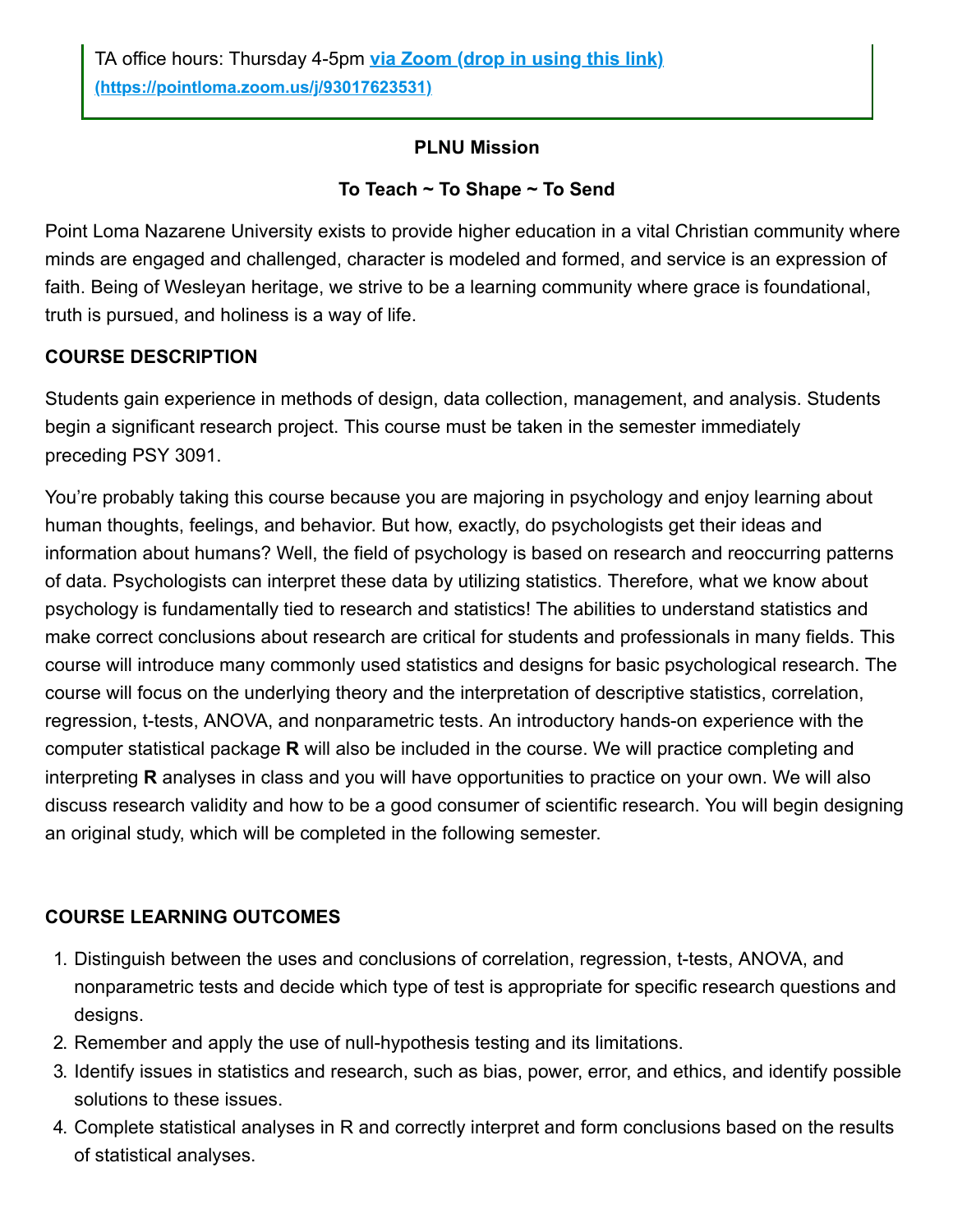- 5. Design a psychological study or experiment that answers a research question of interest.
- 6. Search for, obtain, and correctly interpret quality peer-reviewed research.

### **REQUIRED TEXTS**

Research Methods in Psychology: Evaluating a World of Information (4<sup>th</sup> Ed) by Beth Morling

ISBN: 978-0-393-53627-0; 978-0-393-53626-3

*Learning Statistics with R*, version 0.6. by Danielle Navarro.

Download for free at https://learningstatisticswithr.com

### **Required Technology**

*RStudio, version 1.2.1335 or higher (free)*

First, download R 3.6.1 (base program) on your personal laptop for free at https://www.r-project.org/ and then download RStudio for free at https://www.rstudio.com/

If you are having trouble downloading the necessary technology, please contact IT to discuss options.

Learning Demonstrations and Assignments will be submitted through Canvas, so each student will need access to a computer.

# **COURSE CREDIT HOUR INFORMATION**

In the interest of providing sufficient time to accomplish the stated Course Learning Outcomes, this class meets the PLNU credit hour policy for a 4 unit class delivered over 15 weeks. It is anticipated that students will spend a minimum of 37.5 participation hours per credit hour on their coursework. For this course, students will spend an estimated 150 total hours meeting the course learning outcomes. The time estimations are provided in the Canvas modules. Dedicating adequate time to your learning will help you succeed and is especially important if you want an A in the course. Think of it as: hours spent -- > points earned. Specific details about how the class meets the credit hour requirement can be provided upon request.

#### **COURSE ASSIGMENTS**

*Midterm Learning Demonstrations (30%):* The midterms will consist of multiple choice and short answer questions that will require not only recognition of concepts, but comparisons, evaluations, and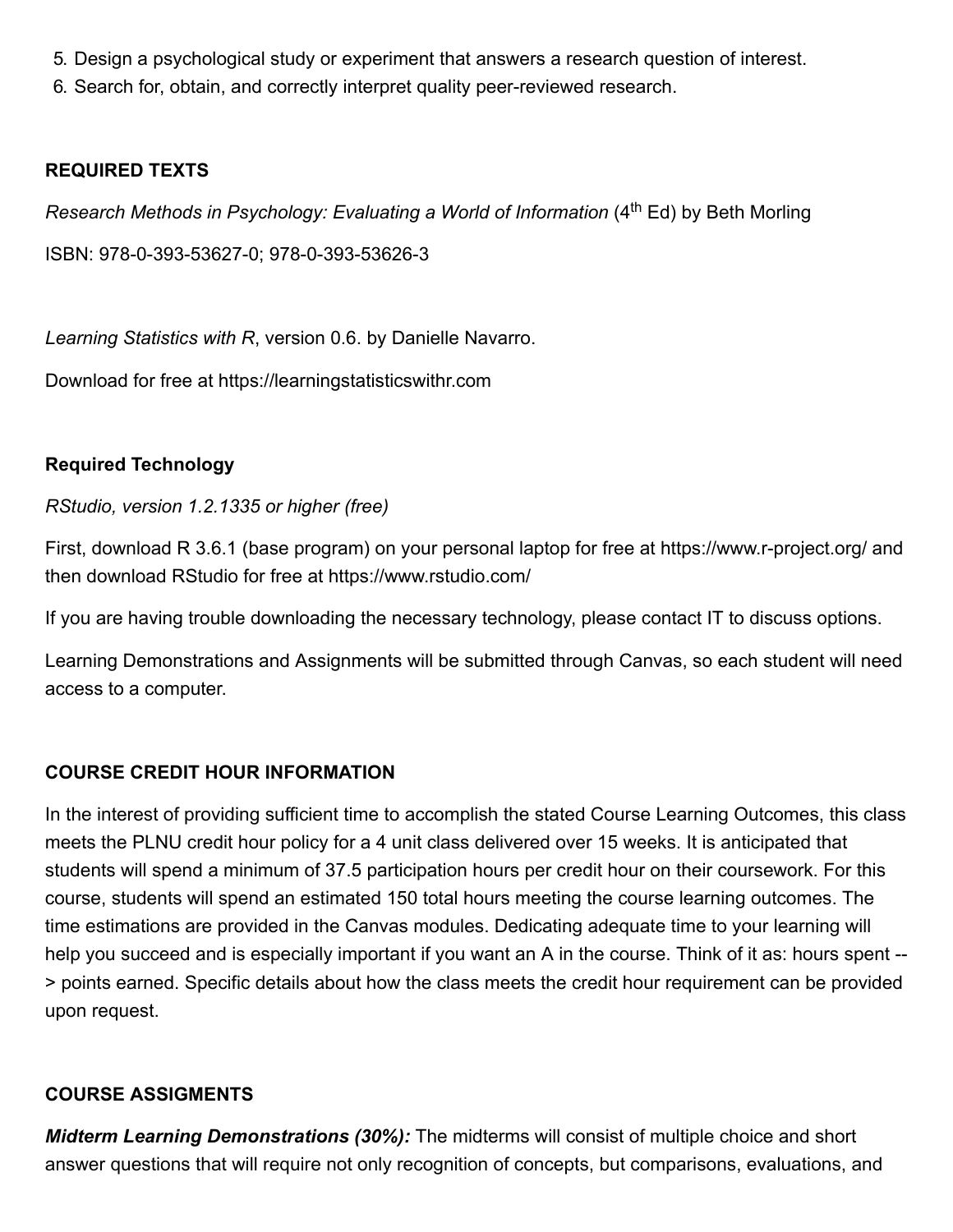applications of concepts. Learning demonstrations will emphasize material that we talked about in class and was addressed in lectures, but to earn an A, you will need to also study the assigned readings.

*Assignments (45%):* You will have regular assignments to complete throughout the semester (usually due Friday). From these assignments, you will gain experience reviewing research, communicating research findings, developing a research idea, using R, and interpreting statistics. These assignments are meant to reinforce theories and concepts. Detailed directions and grade expectations for each assignment are on Canvas.

*Final Learning Demonstration (20%):* We will celebrate all of our learning at the end of the semester. You will demonstrate your learning by responding to written questions that will require cumulative knowledge.

*Final Research Celebration (5%):* We will be celebrating the learning of the Research Methods II students by attending their research poster session. You will celebrate the learning of your peers by asking them meaningful questions about their work and congratulating them on their work. To earn credit, you must attend the session, complete a worksheet, and maintain a positive and professional demeanor during the session. Your presence is valued for those presenting, so please don't miss it! This will take place during finals week (tentatively Dec. 13th @8am)**.**

*Extra Credit (up to 2% added on final LD):* You may earn up to 2% added to your Learning Demonstration grade by submitting a creative assignment related to course content. Examples include creating a music video, dance, art piece, poem or story, or something else that uses your talents. A basic powerpoint or prezi is not sufficient. Your extra credit will be graded according to your ability to think about statistics and research in a new way, not according to the subjective quality of your creativity. Extra credit must be submitted by the day of the final learning demonstration with no exceptions.

#### **GRADING**

Student grades will be posted in the Canvas grade book. It is important to read the comments posted in the grade book as these comments are intended to help students improve their work. Final grades will be posted within one week of the end of the class. Grades will be weighted as listed above and determined based on the following:

- $A = 93-100\%$
- $A- = 90-92.9%$
- $B+ = 88-89.9%$
- $B = 84-87.9%$
- $B- = 80-83.9%$
- $C+ = 77-79.9%$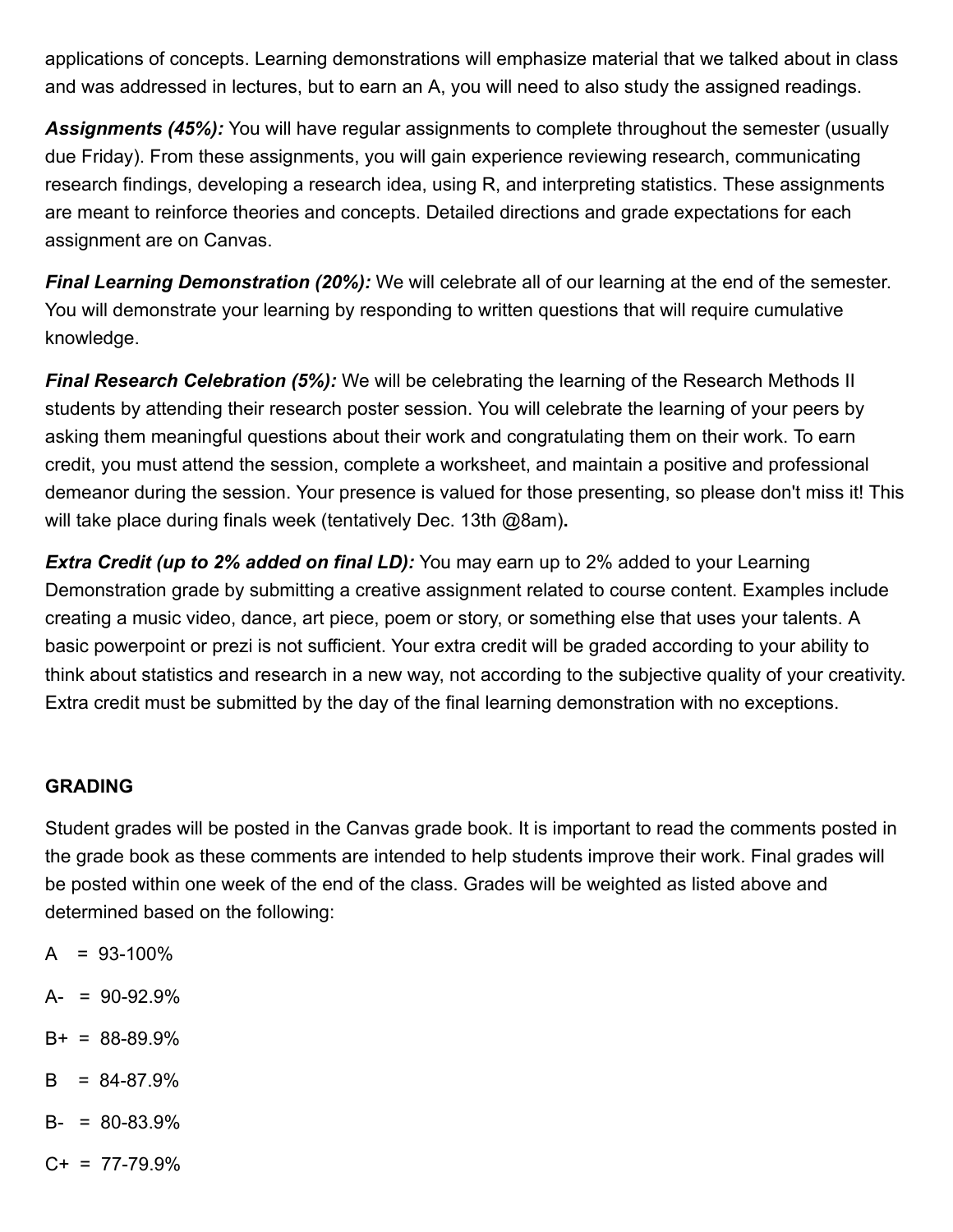- $C = 70-76.9%$
- $C- = 65-69.9%$
- $D+ = 62-64.9%$
- $D = 55-61.9%$
- $D- = 50-54.9%$
- $F = 49.9\%$  or less

# **Course Policies and Expectations**

#### **General and Attendance**

- Any changes to the syllabus (including course expectations and assignments) will be announced in class and/or as a Canvas announcement. Students are responsible for actively monitoring Canvas updates.
- Students are responsible for all content/material that is found within the Canvas course.
- Students should complete the assigned reading prior to class. Such practices will enable you fully participate in class activities.
- Regular and punctual attendance at all class sessions is considered essential to optimum academic achievement. Attendance will be taken at the beginning of class. If you are more than 15 minutes late to class, you will be counted absent. If you leave class early, you will be counted absent unless you notify me before class begins. If the student is absent for more than 10 percent of class sessions, the faculty member will issue a written warning of de-enrollment. If the absences exceed 20 percent, the student may be de-enrolled without notice until the university drop date or, after that date, receive the appropriate grade for their work and participation. See **Academic Policies [\(https://catalog.pointloma.edu/content.php?catoid=46&navoid=2650#Class\\_Attendance\)](https://catalog.pointloma.edu/content.php?catoid=46&navoid=2650#Class_Attendance)** in the Undergraduate Academic Catalog. If absences exceed these limits but are due to university excused health issues, an exception will be granted.
- Out of respect and care for one another, please do not attend class if you are feeling ill in any way. You will not miss points for being absent (just follow overall attendance policy above). Additionally, we will be wearing masks according to the university policies.
- If you miss class, you are responsible for obtaining [from a classmate] lecture material, class exercises, and all in-class announcements AND submit any assignments on time, if applicable.
	- As long as we are meeting in-person, I will not be recording lectures to post online.
	- ∘ I strongly encourage students to get vaccinated and stay vigilant about COVID to avoid missing class due to illness.

#### **Submitting Assignments**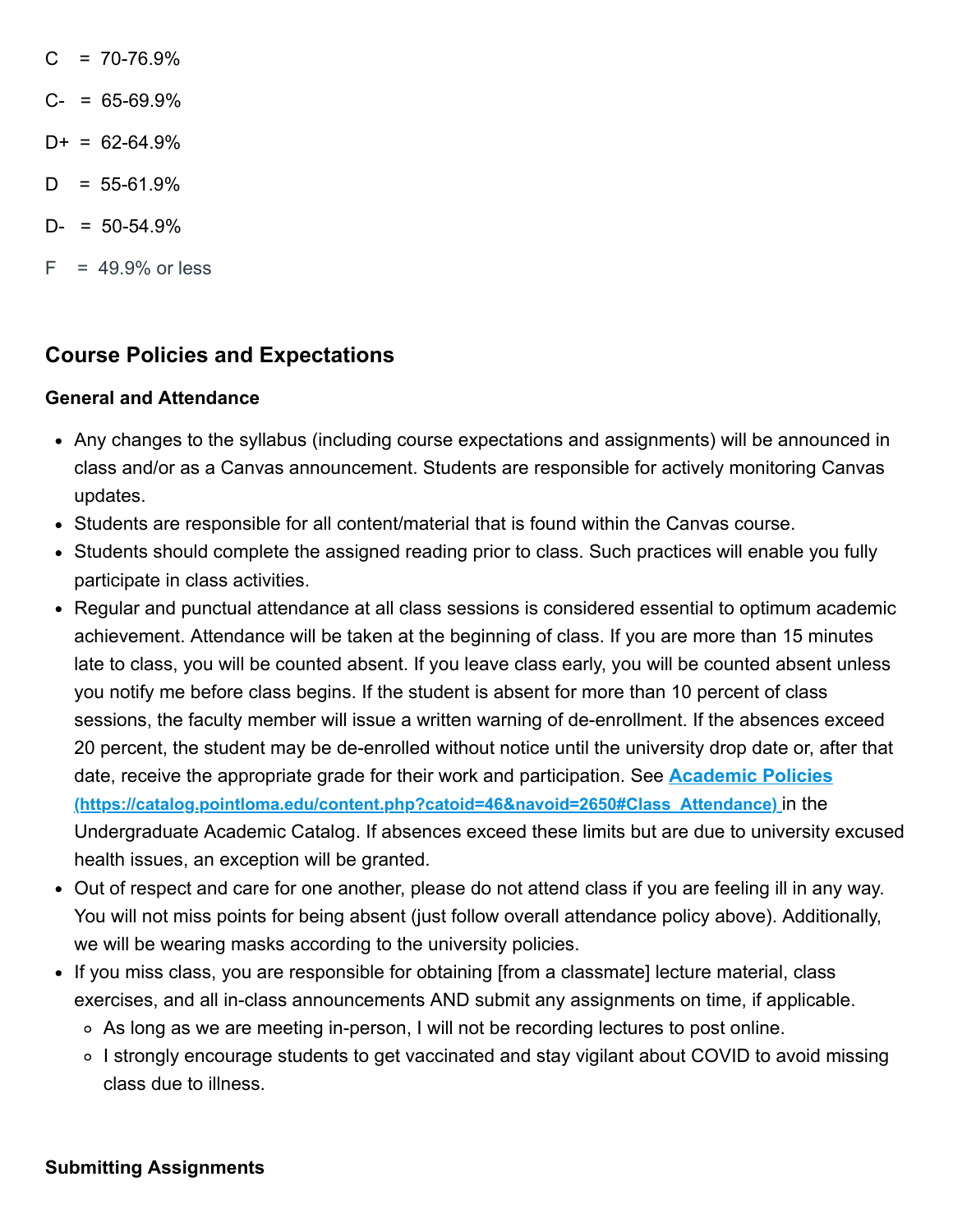- All due dates are posted in advance on Canvas. You may submit assignments early. Late work is accepted for 3 days, including weekend days, after the original due date. Canvas will automatically deduct 10% from the grade for each late day.
- Assignments are individual work; you are expected to complete the work on your own.
- Work submitted on Canvas must be in .doc, .docx, or .pdf file types *only.* The student is responsible for making sure Canvas files work and go through Turnitin. Files that do not open, are in the wrong file type, and/or can't go through Turnitin will be considered late until the problem is rectified.

# **Learning Demonstration (LD) Information**

- LDs may consist of multiple choice, fill-in-the-blank, and/or short answer questions. You may be required to interpret and apply information based on assigned readings, lectures, and learning activities.
- All LDs require cumulative knowledge. You will be tested on the current unit and previous units.
- LDs will be taken during in-person class using Canvas. On test day, each student must bring an electronic device to take their LD (laptop recommended; phone or tablet is NOT recommended). The LD is not open-internet or open-book. You may bring one 3"x 5" index card with any notes on it to use.
- A make-up midterm LD is available in cases of documentable emergency or illness or if the student provides at least 2 weeks' notice of a non-emergency absence. The make-up LD must be taken within 2 weeks of the original test date and it is up to the student to contact the professor to schedule a time to take the LD in a proctored setting. Each student may not have more than one make-up midterm LD per semester. There is no option to re-take a LD that was previously attempted.
- The final LD cannot be dropped or missed for any reason. Successful completion of this course requires the on-time completion of the Final LD (final exam) on Monday 12/13 from 10:30-1pm.

**About Contacting Me.** I welcome your questions (about class or otherwise) and would enjoy hearing from you throughout the semester. Do not hesitate to email me or take advantage of office hours. I will give prompt email replies during the day Monday - Friday. It is not guaranteed that I will read emails in the evenings and weekends, so please do not leave important questions for the last minute!

**Copyright Policy.** Point Loma Nazarene University, as a non-profit educational institution, is entitled by law to use materials protected by the US Copyright Act for classroom education. Any use of those materials outside the class may violate the law.

**Academic Integrity.** Students should demonstrate academic honesty by doing original work and by giving appropriate credit to the ideas of others. Academic dishonesty is the act of presenting information, ideas, and/or concepts as one's own when in reality they are the results of another person's creativity and effort. Academic dishonesty also includes such acts as cheating, fabrication of information, misrepresentations, having unauthorized possession of exams or acquiring/providing information about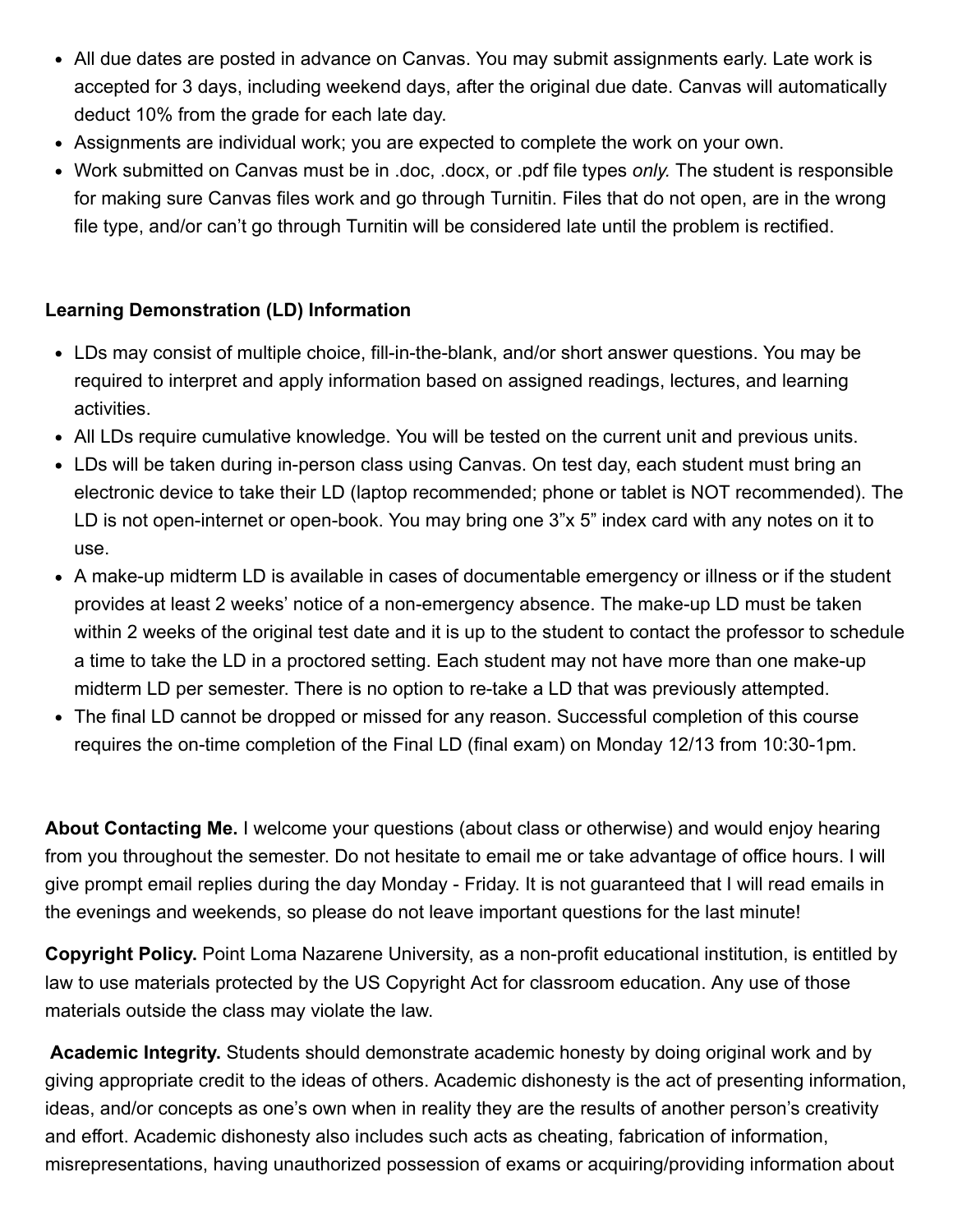exams to offer/get an advantage. Academic dishonesty may lead to a zero for that assignment or examination and/or an F for the course. Faculty should follow and students may appeal using the procedure in the university Catalog. See **Academic Policies**

**[\(http://catalog.pointloma.edu/content.php?catoid=18&navoid=1278\)](http://catalog.pointloma.edu/content.php?catoid=18&navoid=1278)** for definitions of kinds of academic dishonesty and for further information.

**Accommodations.** PLNU is committed to providing equal opportunity for participation in all its programs, services, and activities. Students with disabilities may request course-related accommodations by contacting the Educational Access Center (EAC), located in the Bond Academic Center (EAC@pointloma.edu or 619-849-2486). Once a student's eligibility for an accommodation has been determined, the EAC will issue an academic accommodation plan ("AP") to all faculty who teach courses in which the student is enrolled each semester. PLNU highly recommends that students speak with their professors during the first two weeks of each semester/term about the implementation of their AP in that particular course and/or if they do not wish to utilize some or all of the elements of their AP in that course. Students who need accommodations for a disability should contact the EAC as early as possible (i.e., ideally before the beginning of the semester) to assure appropriate accommodations can be provided. It is the student's responsibility to make the first contact with the EAC.

**Use of Technology.** In order to be successful in the online environment, you'll need to meet the [minimum technology and system requirements; please refer to the](https://help.pointloma.edu/TDClient/1808/Portal/KB/ArticleDet?ID=108349) *Technology and System Requirements* **(https://help.pointloma.edu/TDClient/1808/Portal/KB/ArticleDet?ID=108349)** information. Additionally, students are required to have headphone speakers compatible with their computer [available to use. If a student is in need of technological resources please contact](mailto:student-tech-request@pointloma.edu) **student-techrequest@pointloma.edu (mailto:student-tech-request@pointloma.edu)** .

Problems with technology do not relieve you of the responsibility of participating, turning in your assignments, or completing your class work.

**Spiritual Care.** Please be aware PLNU strives to be a place where you grow as whole persons. To this end, we provide resources for our students to encounter God and grow in their Christian faith. If students [have questions, a desire to meet with the chaplain or have prayer requests you can contact the](https://www.pointloma.edu/offices/spiritual-development) **Office of Spiritual Development (https://www.pointloma.edu/offices/spiritual-development)**

**Title IX Office.** If you or someone you know would like help related to an experience of sexual violence including sexual assault, harassment, domestic violence, dating violence, stalking or other type of nonconsensual sexual conduct, please contact the Title IX Coordinator at PLNU, Danielle Brown Friberg (619-849-2313). Reporting is also available on the Title IX website. The Title IX office understands the sensitive nature of these situations and can provide information about available on- and off-campus resources. Staff members at the office will also explain your rights and the judicial process options, if you choose to file a complaint. If you or someone you know feels unsafe or may be in imminent danger, please call the PLNU Department of Public Safety (619-849-2525) or local police department (9-1-1) immediately.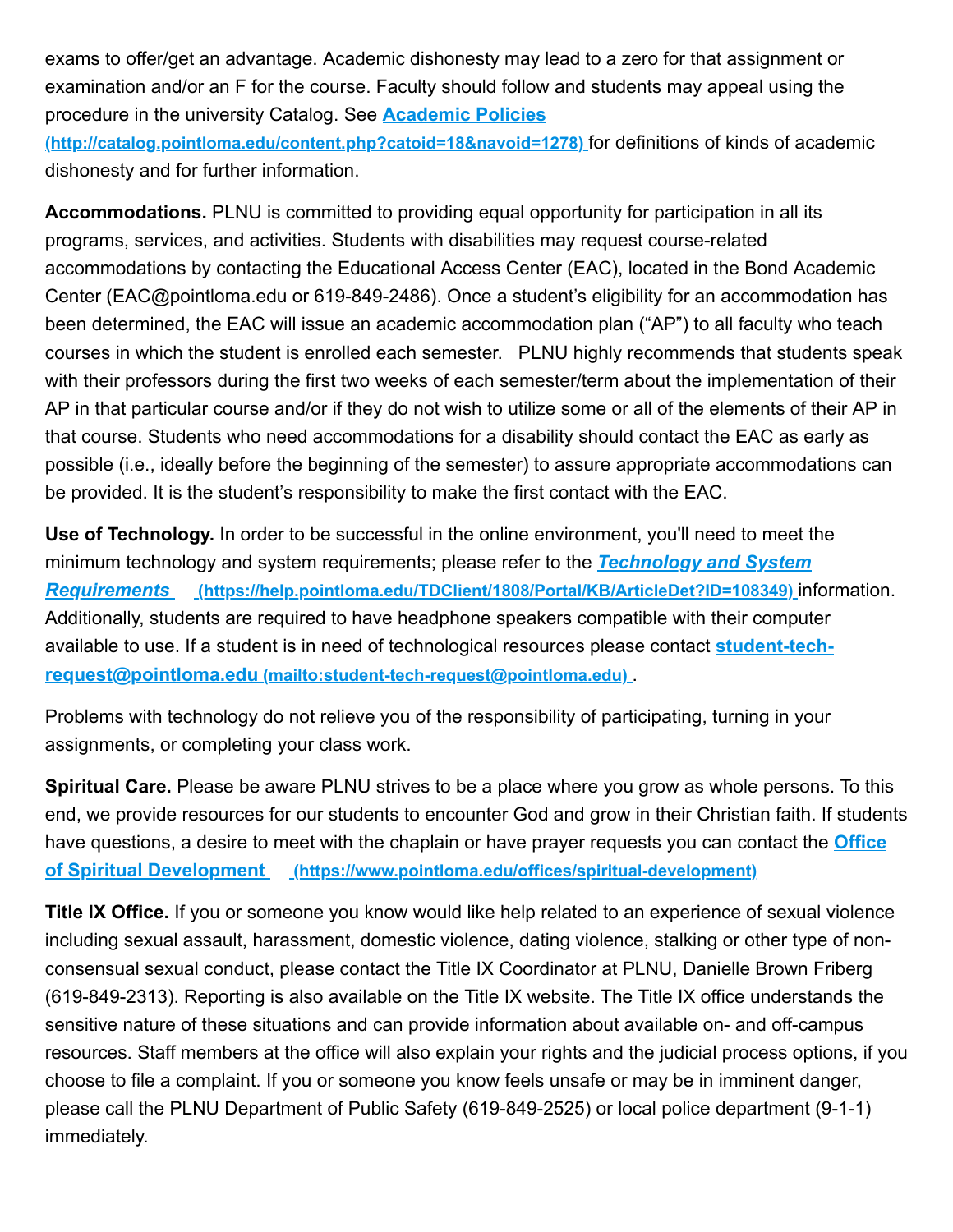**Student Success and Wellness.** If you or someone you know would like help related to a physical or mental health problem, (e.g., depression, anxiety, difficulty focusing on school or managing daily needs, grief, trauma resolution, sleep or eating changes, etc.), and/or would like academic assistance, please contact the appropriate office using the following information.

- Counseling Services 619-849-2574; **sdwellnesscenter@pointloma.edu [\(mailto:sdwellnesscenter@pointloma.edu\)](mailto:sdwellnesscenter@pointloma.edu)**
- Educational Access Center 619-849-2533; **eac@pointloma.edu [\(mailto:eac@pointloma.edu\)](mailto:eac@pointloma.edu)**
- Medical Services 619-849-2280; **sdwellnesscenter@pointloma.edu [\(mailto:sdwellnesscenter@pointloma.edu\)](mailto:sdwellnesscenter@pointloma.edu)**
- Tutorial Services 619-849-2953; **tutorialservices@pointloma.edu [\(mailto:tutorialservices@pointloma.edu\)](mailto:tutorialservices@pointloma.edu)**

# **ASSIGNMENTS AT-A-GLANCE**

Please see the weekly **[Modules](https://canvas.pointloma.edu/courses/57695/modules)** for assignments due each week. Assignments and due dates will always be posted and available in advance.

| Week                                                  | Content & Textbook Readings (read prior to class)                       |
|-------------------------------------------------------|-------------------------------------------------------------------------|
| Week 1: Aug 31-Sept 3<br>(Class on Tues., Wed., Fri.) | <b>Introductions, Science, Statistics, and Research; Ch. 1</b><br>(RMP) |
| Week 2: Sept 4 -10<br>No Monday Class (Labor Day)     | <b>Sources of Information and Finding Sources; Ch. 2 (RMP)</b>          |
| Week 3: Sept $11 - 17$                                | <b>Building Blocks of Data and Research; Ch 2 (LSR)</b>                 |
| Week 4: Sept 19 - 24                                  | <b>Introduction to R</b> ; Ch. 3 (LSR)                                  |
| Week 5: Sept 25 - Oct 1                               | <b>Descriptive Statistics; Ch. 5 (LSR)</b>                              |
| Week $6:$ Oct $2-8$                                   | <b>Probability and Probability Distributions; Ch. 9 &amp; 10 (LSR)</b>  |
| Week $7:$ Oct $9-15$                                  | <b>Null Hypothesis Testing and Confidence Intervals</b> ; Ch. 11        |